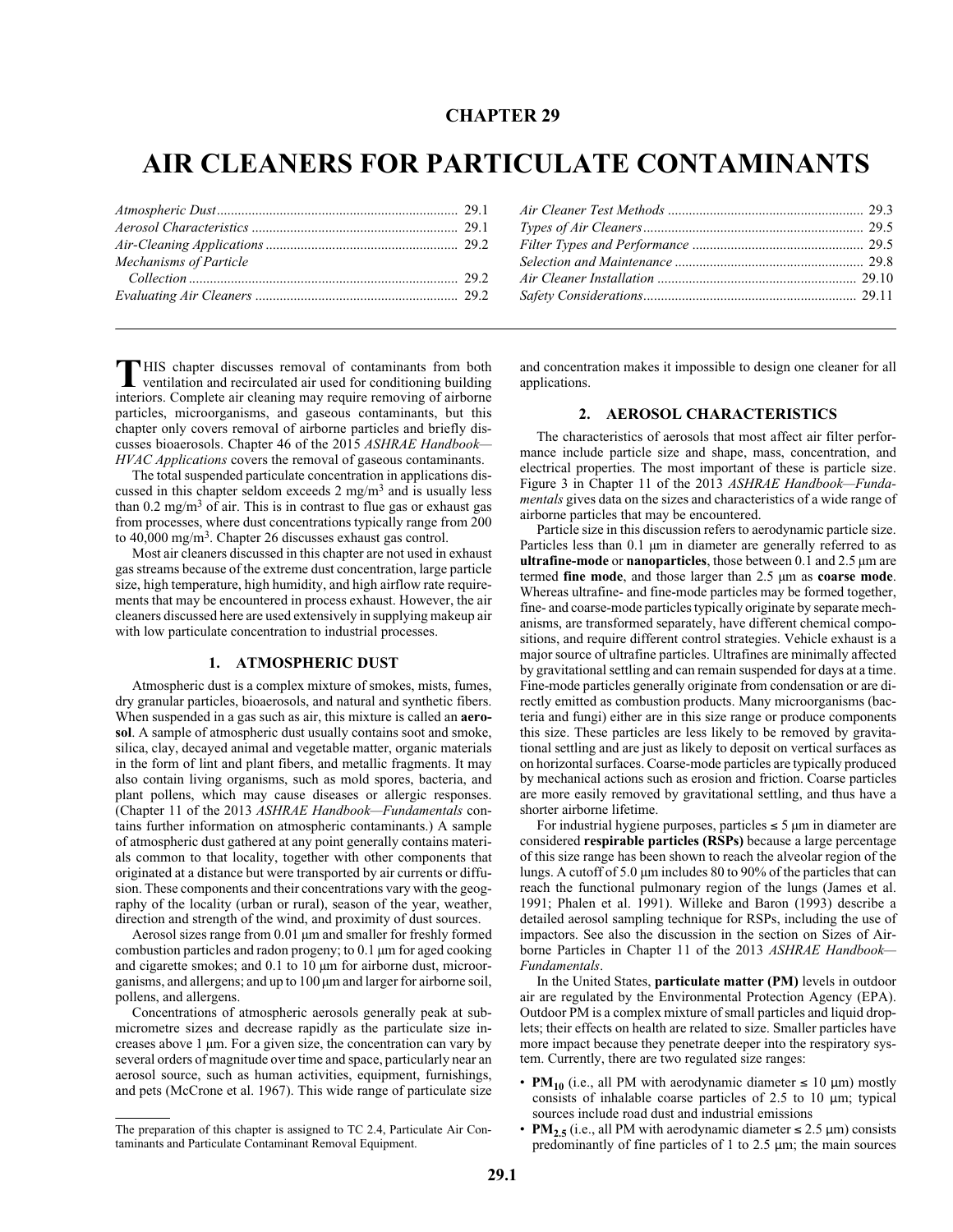| <b>Type of Standard</b> | <b>Time Period</b><br>Applicable | $PM_{10}$ , $\mu$ g/m <sup>3</sup> | $PM_{2.5}$ , $\mu$ g/m <sup>3</sup> |
|-------------------------|----------------------------------|------------------------------------|-------------------------------------|
| Primary                 | 24h                              | 150                                | 35                                  |
|                         | 1 yr                             | --                                 | 12                                  |
| Secondary               | 24h                              | 150                                | 35                                  |
|                         | l vr                             | __                                 | 15                                  |

**Table 1 U.S. EPA Standards for Particulate Matter in Outdoor Air**

*Source*: EPA (2015).

are industrial emissions and combustion exhaust from automobiles, power plants, and heating systems

PM<sub>1</sub>, which is not regulated, consists of ultrafine particles of less than 1 μm aerodynamic diameter.

The U.S. Clean Air Act requires the EPA to impose both primary standards designed to protect public health, and secondary standards intended to protect against adverse environmental effects. The limits presently in place (Federal Register 2013) are shown in Table 1. There is no filtration requirement for areas of noncompliance.

**Bioaerosols** are a diverse class of particulates of biological origin. They are of particular concern in indoor air because of their association with allergies and asthma and their ability to cause disease. Chapters 10 and 11 of the 2013 *ASHRAE Handbook—Fundamentals* contains more detailed descriptions of these contaminants.

Airborne viral and bacterial aerosols are generally transmitted by droplet nuclei, which average about 3 µm in diameter. Fungal spores are generally 2 to 5 µm in diameter (Wheeler 1994).

### **3. AIR-CLEANING APPLICATIONS**

<span id="page-1-0"></span>Different fields of application require different degrees of air cleaning effectiveness. In industrial ventilation, only removing the larger dust particles from the airstream may be necessary for cleanliness of the structure, protection of mechanical equipment, and employee health. In other applications, surface discoloration must be prevented. Unfortunately, the smaller components of atmospheric dust are the worst offenders in smudging and discoloring building interiors. Electronic air cleaners or medium- to highefficiency filters are required to remove smaller particles, especially the respirable fraction, which often must be controlled for health reasons. In cleanrooms or when radioactive or other dangerous particles are present, high- or ultrahigh-efficiency filters should be selected. For more information on cleanrooms, see Chapter 18 of the 2015 *ASHRAE Handbook—HVAC Applications*.

Major factors influencing filter design and selection include (1) degree of air cleanliness required, (2) specific particle size range or aerosols that require filtration, (3) aerosol concentration, (4) resistance to airflow through the filter, (5) design face velocity to achieve published performance, (6) change-out cycle requirements, (7) energy consumption requirements, (8) special disposal mandates, and (9) resistance to certain conditions (physical, chemical, or biological).

# **4. MECHANISMS OF PARTICLE COLLECTION**

<span id="page-1-1"></span>In particle collection, air cleaners made of fibrous media rely on the following five main principles or mechanisms:

**Straining.** The coarsest kind of filtration strains particles through an opening smaller than the particle being removed. It is most often observed as the collection of large particles and lint on the filter surface. The mechanism is not adequate to achieve the filtration of submicrometre aerosols through fibrous matrices, which occurs through other physical mechanisms, as follows.

**Inertial Impingement.** When particles are large or dense enough that they cannot follow the airstream around a fiber, they cross over streamlines, hit the fiber, and remain there if the attraction is strong

enough. With flat-panel and other minimal-media-area filters having high air velocities (where the effect of inertia is most pronounced), the particle may not adhere to the fiber because drag and bounce forces are so high. In this case, a viscous coating (preferably odorless and nonmigrating) is applied to the fiber to enhance retention of the particles. This adhesive coating is critical to metal mesh impingement filter performance.

**Interception.** Particles follow the airstream close enough to a fiber that the particle contacts the fiber and remains there mainly because of van der Waals forces (i.e., weak intermolecular attractions between temporary dipoles). The process depends on air velocity through the media being low enough not to dislodge the particles, and is therefore the predominant capture mechanism in extended-media filters such as bag and deep-pleated rigid cartridge types.

**Diffusion.** The path of very small particles is not smooth but erratic and random within the airstream. This is caused by gas molecules in the air bombarding them (Brownian motion), producing an erratic path that brings the particles close enough to a media fiber to be captured by interception. As more particles are captured, a concentration gradient forms in the region of the fiber, further enhancing filtration by diffusion and interception. The effects of diffusion increase with decreasing particle size and media velocity.

**Electrostatic Effects.** Particle or media electrostatic charge can produce changes in dust collection affected by the electrical properties of the airstream. Some particles may carry a natural charge. Passive electrostatic (without a power source) filter fibers may be electrostatically charged during their manufacture or (in some materials) by mainly dry air blowing through the media. Charges on the particle and media fibers can produce a strong attracting force if opposite. Efficiency is generally considered to be highest when the media is new and clean.

# **5. EVALUATING AIR CLEANERS**

<span id="page-1-2"></span>In addition to criteria affecting the degree of air cleanliness, factors such as cost (initial investment, maintenance, and energy effectiveness), space requirements, and airflow resistance have led to the development of a wide variety of air cleaners. Comparisons of different air cleaners can be made from data obtained by standardized test methods.

The distinguishing operating characteristics are particle size efficiency, resistance to airflow, and life-cycle capacity. **Efficiency** measures the ability of the air cleaner to remove particles from an airstream. Minimum efficiency during the life of the filter is the most meaningful characteristic for most filters and applications. **Resistance to airflow** (or simply resistance) is the static pressure drop differential across the filter at a given face velocity. The term *static pressure differential* is interchangeable with pressure drop and resistance if the difference of height in the filtering system is negligible. **Life-cycle cost** is the evaluation of device performance in the application in terms of overall cost, along with filter service life, including element cost, energy consumption, maintenance, disposal, etc.

Air filter testing is complex, and no individual test adequately describes all filters. Ideally, performance testing of equipment should simulate operation under actual conditions and evaluate the characteristics important to the equipment user. Wide variations in the amount and type of particles in the air being cleaned make evaluation difficult. Another complication is the difficulty of closely relating measurable performance to the specific requirements of users. Recirculated air tends to have a larger proportion of lint than does outdoor air. However, performance tests should strive to simulate actual use as closely as possible.

**Arrestance.** A standardized ASHRAE synthetic dust consisting of various particle sizes and types is fed into the test airstream to the air cleaner and the weight fraction of the dust removed is determined. In the ASHRAE *Standard* 52.2 test, summarized in the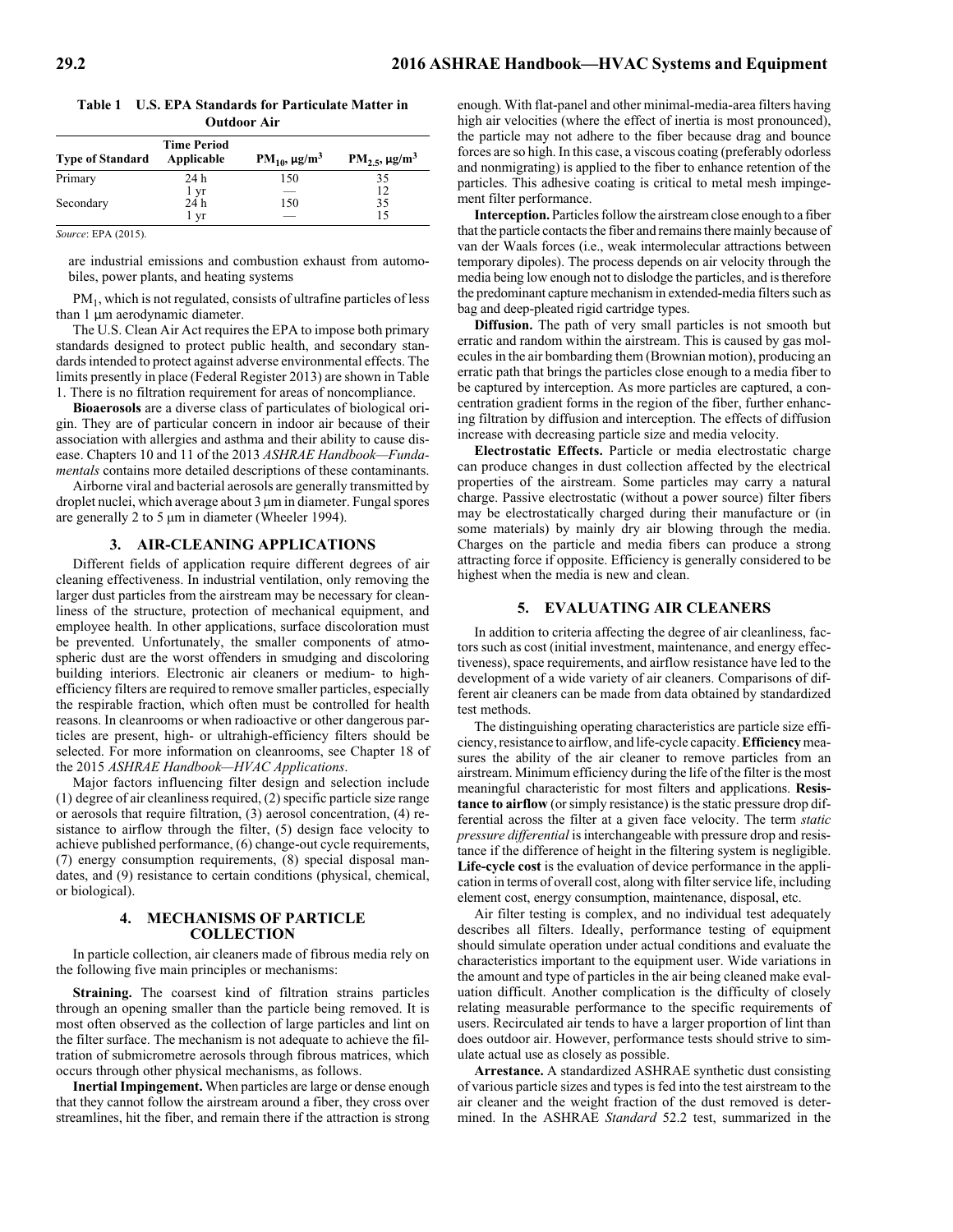segment on Air Cleaner Test Methods in this chapter, this measurement is called **synthetic dust weight arrestance** to distinguish it from other efficiency values.

The indicated weight arrestance of air filters, as determined in the arrestance test, depends greatly on the particle size distribution of the test dust, which, in turn, is affected by its state of agglomeration. Therefore, this filter test requires highly standardized test dust, dust dispersion apparatus, and other elements of test equipment and procedures. This test is particularly suited to distinguish between the many types of low-efficiency air filters in the minimum efficiency reporting value (MERV) 1 to 4 categories. These are generally roughing filters such as automatic rolls, metal washables, or screen mesh filters used for gross concentration removal of debris and very large particles. It does not adequately distinguish between higher-efficiency filters.

**ASHRAE Atmospheric Dust-Spot Efficiency.** This method evaluated discoloration (staining) of targets in upstream versus downstream sampling. The dust-spot efficiency method is no longer an ASHRAE standard of test; it was replaced with particle-sizespecific testing under *Standard* 52.2-2007.

**Fractional Efficiency or Penetration.** Defined-size particles are fed into the air cleaner and the percentage removed by the cleaner is determined, typically by a photometer, optical particle counter, or condensation nuclei counter. In fractional efficiency tests, the use of defined-particle-size aerosols results in an accurate measure of the particle size versus efficiency characteristic of filters over a wide atmospheric size spectrum. This method led to the ASHRAE *Standard* 52.2 test, in which a polydispersed challenge aerosol (e.g., potassium chloride) is metered into the test duct as a challenge to the air cleaner. Air samples taken upstream and downstream are drawn through an optical particle counter or similar measurement device to obtain removal efficiency versus particle size at a specific airflow rate in 12 designated particle size ranges  $(0.3 \text{ to } 10 \text{ µm})$ . High-efficiency particulate air (HEPA) testing, specifically the dioctyl phthalate (DOP) or polyalphaolefin (PAO) test for HEPA filters, is widely used for production testing in very small particle size ranges. For more information on the DOP test, see the DOP Penetration Test section.

**Fractional efficiency** is the measure of upstream versus downstream values of a known device. The testing can be done in the field with atmospheric conditions, or in a laboratory with known particle challenges. In either case, the efficiency percentage is the measured value of removal of particle counts upstream compared to those downstream.

**Penetration efficiency** typically is the reference characteristic in HEPA filter testing, using DOP or PAO and determining the amount of specific particle penetration through a tested element.

**Dust-Holding Capacity.** Dust-holding capacity of air cleaners is the reported amount of synthetic dust retained in an air cleaner at the end of the test period. Atmospheric dust-holding capacity is a function of environmental conditions as well as variability of atmospheric dust (size, shape, and concentration), and is therefore impossible to duplicate in a laboratory test. Artificial dusts are not the same as atmospheric dusts, so dust-holding capacity as measured by these accelerated tests is different from that achieved in life-cycle cost evaluations and should not be used to compare filter life expectancies.

Differences in laboratory dust-holding capacity can result from variability of test aerosols, variabilities of the tested filter elements, measurement device tolerances, and atmospheric condition.

### **6. AIR CLEANER TEST METHODS**

<span id="page-2-0"></span>Air cleaner test methods have been developed by the heating and air-conditioning industry, the automotive industry, the atomic energy industry, and government and military agencies. Several tests have become standard in general ventilation applications in the United

States. In 1968, the test techniques developed by the U.S. National Bureau of Standards [now the National Institute of Standards and Technology (NIST)] and the Air Filter Institute (AFI) were unified (with minor changes) into a single test procedure, ASHRAE *Standard* 52-1968. Dill (1938), Nutting and Logsdon (1953), and Whitby et al. (1956) give details of the original codes. ASHRAE *Standard* 52-1968 was revised in ASHRAE *Standard* 52.1-1992 and discontinued in 2009.

ASHRAE *Standard* 52.2-2012 contains **minimum efficiency reporting values (MERVs)** for air cleaner particle size efficiency. In 2008, the standard incorporated arrestance testing from the discontinued ASHRAE *Standard* 52.1. Table 3 provides an approximate cross-reference for air cleaners tested under ASHRAE *Standards* 52.1 and 52.2. Currently, there is no ASHRAE standard for testing electronic air cleaners.

#### **Arrestance Test**

ASHRAE *Standard* 52.2 defines synthetic test dust as a compounded test dust consisting of (by weight) 72% ISO *Standard* 12 103-A2 fine test dust, 23% powdered carbon, and 5% no. 7 cotton linters. A known amount of the prepared test dust is fed into the test unit at a known and controlled concentration. The amount of dust in the air leaving the test filter is determined by passing the entire airflow through a high-efficiency final filter  $(\geq 98\%)$  downstream of the test filter and measuring the gain in filter weight. The synthetic weight **arrestance** is calculated using the weights of the dust captured on the final high-efficiency filter and the total dust fed.

Atmospheric dust particles range from a small fraction of a micrometre to tens of micrometres in diameter. The artificially generated dust cloud used in the ASHRAE arrestance method is considerably coarser than typical atmospheric dust. It tests the ability of a filter to remove the largest atmospheric dust particles and gives little indication of filter performance in removing the smallest particles. However, where the mass of dust in the air is the primary concern, this is a valid test because most of the mass is contained in the larger, visible particles. Where extremely small particles (such as respirable sizes) are involved, arrestance rating does not differentiate between filters.

### **Dust-Holding Capacity (DHC) Test**

Synthetic test dust (as described in the preceding section) is fed to the filter in accordance with ASHRAE *Standard* 52.2 procedures. The pressure drop across the filter (its resistance to airflow) rises as dust is fed. The test normally ends when resistance reaches the maximum operating resistance set by the manufacturer. However, not all filters of the same type retain collected dust equally well. The test, therefore, requires that arrestance be measured at least four times during dust loading and that the test be terminated when two consecutive arrestance values of less than 85%, or one value equal to or less than 75% of the maximum arrestance, have been measured. The ASHRAE **dust-holding capacity** is, then, the integrated amount of dust held by the filter up to the time the dust-loading test is terminated. (See ASHRAE *Standard* 52.2 for more detail.)

#### **Particle Size Removal Efficiency (PSE) Test**

ASHRAE *Standard* 52.2 prescribes a way to test air-cleaning devices for removal efficiency by particle size while addressing two air cleaner performance characteristics important to users: the ability of the device to remove particles from the airstream and its resistance to airflow. In this method, air cleaner testing is conducted at a specific airflow based on the upper limit of the air cleaner's application range. Airflows are based on specific face velocities between 118 and 748 fpm, which yields between 472 and 2990 cfm for a nominal 24 by 24 in. filter. The test aerosol consists of laboratory-generated potassium chloride particles dispersed in the airstream. An optical particle counter(s) measures and counts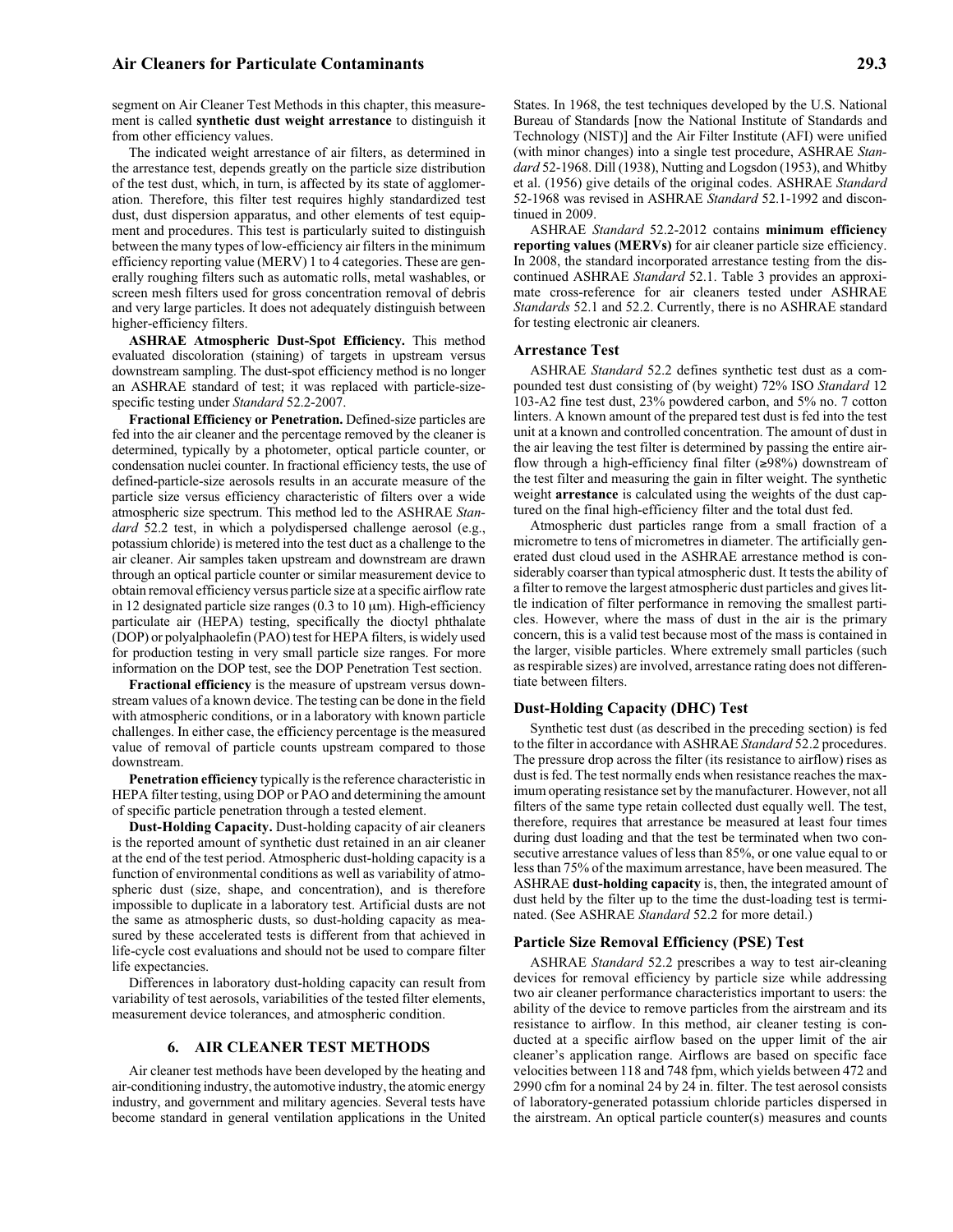the particles in 12 geometric logarithmic-scale, equally distributed particle size ranges both upstream and downstream for efficiency determinations. The test encompasses 0.3 to 10 µm polystyrene latex equivalent optical particle size range. The clean-filter efficiency test is followed by five dust loads, using ASHRAE dust to increase the pressure drop across the filter. Efficiency tests are performed after each dust load.

A set of particle size removal efficiency performance curves is developed from the test and, together with the initial clean performance curve, is the basis of a composite curve representing performance in the range of sizes. Points on the composite curve are averaged and these averages are used to determine the MERV of the air cleaner. A complete test report includes (1) a summary section, (2) removal efficiency curves of the clean devices at each of the loading steps, and (3) a composite minimum removal efficiency curve.

In 2008, Appendix J conditioning was added as an optional part of *Standard* 52.2. If used, this conditioning step replaces the current first (small) dust load. This step simulates the efficiency drop seen in many charged filters in actual use: the high concentration of 40 to 50 nm aerosol exposes the filter to many particles of a size common in ambient and indoor air. This step does not completely remove the charge on the fibers. When Appendix J is used in a full *Standard* 52.2 test, the nomenclature used to report results is MERV-A (ASHRAE 2008).

# **DOP Penetration Test**

For high-efficiency filters of the type used in cleanrooms and nuclear applications (HEPA filters), the normal test in the United States is the thermal DOP method, outlined in U.S. Military *Standard* MIL-STD-282 (1956) and U.S. Army document 136-300- 175A (1965). DOP is dioctyl phthalate or bis-[2-ethylhexyl] phthalate, which is an oily liquid with a high boiling point. In this method, a smoke cloud of DOP droplets condenses from DOP vapor.

The count median diameter for DOP aerosols is about 0.18  $\mu$ m, and the mass median diameter is about 0.27 µm with a cloud concentration of approximately 20 to 80 mg/m3 under properly controlled conditions. The procedure is sensitive to the mass median diameter, and DOP test results are commonly referred to as efficiency at 0.30 µm particle size, believed to be the most penetrating particle size (MPPS) for the filtration materials currently used.

The DOP smoke cloud is fed to the filter, which is held in a special test fixture. Any smoke that penetrates the body of the filter or leaks through gasket cracks passes into the region downstream from the filter, where it is thoroughly mixed. Air leaving the fixture thus contains the average concentration of penetrating smoke. This concentration, as well as the upstream concentration, is measured by a light-scattering photometer. **Filter penetration** *P* (%) is

$$
P = 100 \left( \frac{\text{Downstream concentration}}{\text{Upstream concentration}} \right) \tag{1}
$$

Penetration, not efficiency, is usually specified in the test procedure because HEPA filters have efficiencies so near 100% (e.g., 99.97% or 99.99% on 0.30 µm particles). The two terms are related by the equation  $E = 100 - P$ .

U.S. specifications frequently call for testing HEPA filters at both rated flow and 20% of rated flow. This procedure helps detect gasket leaks and pinholes that would otherwise escape notice. Such defects, however, are not located by the DOP penetration test.

Other popular test aerosols include polyalphaolefin (PAO Emery 3004), which is also a liquid aerosol similar in particle size distribution to DOP, and polystyrene latex spheres (PSL), a solid aerosol that can be made to a specified size.

The Institute of Environmental Sciences and Technology has published two recommended practices: IEST RP-CC 001.5, HEPA and ULPA Filters, and IEST RP-CC 007.2, Testing ULPA Filters.

#### **Leakage (Scan) Tests**

For HEPA filters, leakage tests are sometimes desirable to show that no small "pinhole" leaks exist or to locate any that may exist so they may be patched. Essentially, this is the same technique as used in the oil aerosol (DOP) penetration test, except that the downstream concentration is measured by scanning the face of the filter and its gasketed perimeter with a moving isokinetic sampling probe. The exact point of smoke penetration can then be located and repaired. This same test (described in IEST RP-CC 001.5) can be performed after the filter is installed. Smoke produced by a portable generator is not uniform in size, but its average diameter can be approximated as 0.6 µm. Particle diameter is less critical for leak location than for penetration measurement. The leak scan test is typically done for filters with 99.99% or higher efficiencies, in applications for which locating and repairing a discrete leak are more important.

### *Guideline* **26-2008**

ASHRAE *Guideline* 26-2008 provides a test method to determine the in-place efficiency of individual particle filters or filter systems installed in building HVAC systems, as long as the filter or system is amenable to testing (e.g., enough space in the HVAC system to install sensors, well-sealed doors, etc.; a checklist is provided). Using a particle counter, particles in several size ranges between 0.3 and 5 µm that are circulating in the HVAC system are measured several times upstream and downstream of the filter to provide statistically robust data. Then, the removal efficiency is calculated by particle size. Pressure drop across the filter, temperature, and relative humidity are recorded. The *Guideline* 26 test method is theoretically applicable to all filters in HVAC systems. However, it is unlikely to yield statistically significant results for filters with efficiencies lower than MERV 11 because of the size distribution of particles typically found in building HVAC systems.

The test method is a guideline rather than a standard because field data generally show larger uncertainties than measurements made in a laboratory. In the case of *Guideline* 26, this is because of the variety of different HVAC environments and particle types likely to be encountered, and the difficulties in controlling environmental variables during the test. The guideline does include a procedure for reducing uncertainty by subjecting a reference filter to measurement both in the field and in a laboratory.

### **Other Performance Tests**

The European Standardization Institute (Comité Européen de Normalisation, or CEN) developed EN *Standard* 779, Particulate Air Filters for General Ventilation—Requirements, Testing, Marking, in 1993. Its latest revision, Particulate Air Filters for General Ventilation—Determination of the Filtration Performance, was approved and published in 2012. Efficiency is reported as an average efficiency after loading with ASHRAE dust. In this latest revision, minimum efficiency requirements for discharged filters are 35% for F7, 55% for F8, and 70% for F9. This is 0.4  $\mu$ m efficiency, measured on media samples after discharge in liquid isopropyl alcohol (IPA). The test aerosol as specified in the standard is DEHS. Eurovent working group 4B (Air Filters) developed Eurovent *Documents* 4/9 (1996), Method of Testing Air Filters Used in General Ventilation for Determination of Fractional Efficiency, and 4/10 (2005), In Situ Determination of Fractional Efficiency of General Ventilation Filters. CEN also developed EN *Standard* 1822-2009, which requires that HEPA and ULPA filters must be tested. Also, special test standards have been developed in the United States for respirator air filters (NIOSH/MSHA 1977) and ULPA filters (IEST RP-CC 007.2).

In 2004, the International Organization for Standardization (ISO) reactivated technical committee TC 142, Cleaning Equipment for Air and Other Gases. The committee's scope includes test methods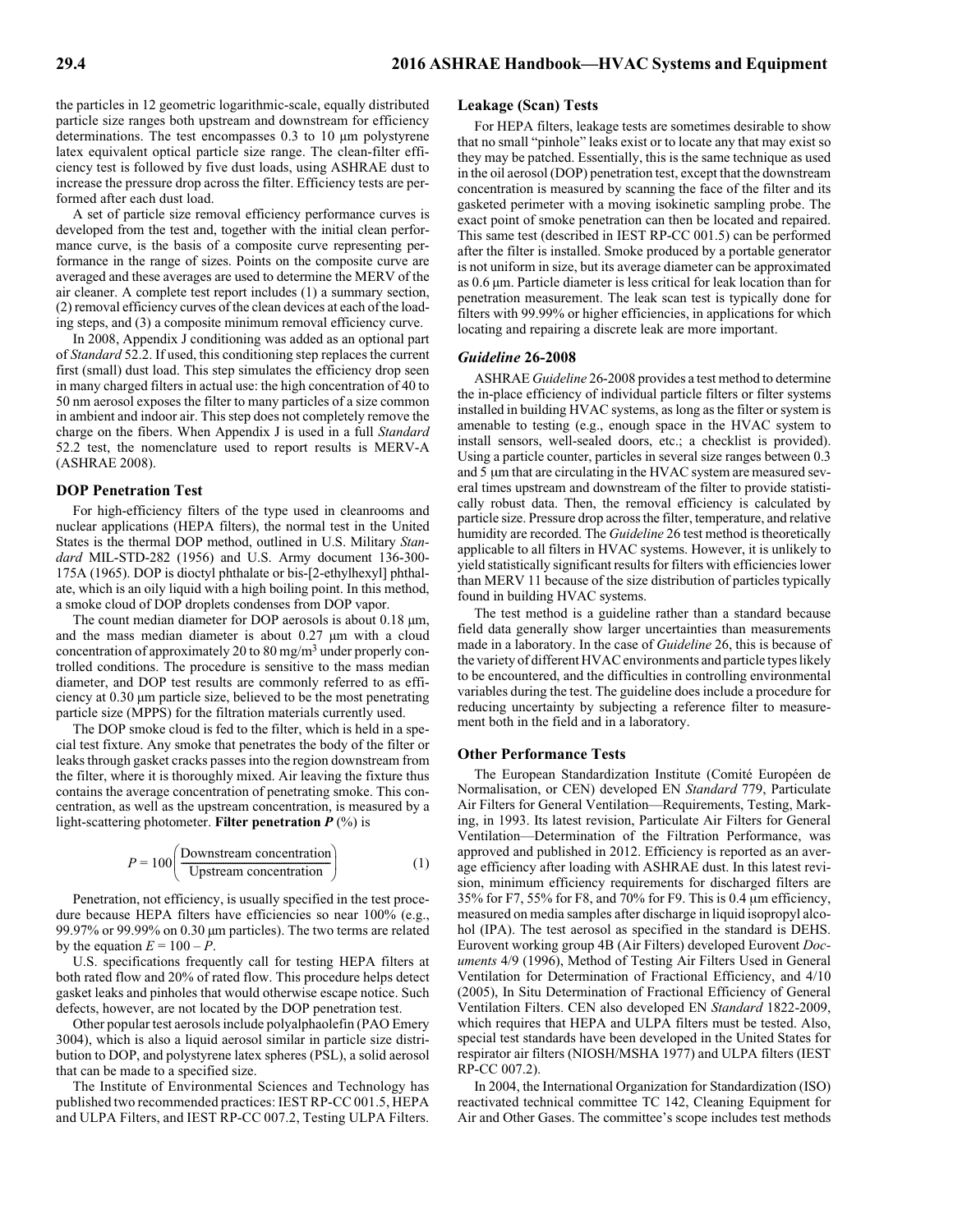for particle filters of various types and efficiencies, particle filter media, and room air cleaners. ASHRAE has cooperated closely with TC 142, and several ASHRAE documents have been used in the development of TC 142 standards. ASHRAE *Guideline* 26 was adopted virtually without change and published as ISO *Standard* 29462. Nearing completion is a series of standards titled Air Filters for General Ventilation (*Standard* 16890, parts 1 to 4). These use a test method very similar to that of ASHRAE *Standard* 52.2, and classify the filters based on their efficiency in relation to  $PM_{10}$ ,  $PM_{2.5}$ , and  $PM_1$  aerosols.

#### **Environmental Tests**

Air cleaners may be subjected to fire, high humidity, a wide range of temperatures, mechanical shock, vibration, and other environmental stress. Several standardized tests exist for evaluating these environmental effects on air cleaners. U.S. Military Standard MIL-STD-282 includes shock tests (shipment rough handling) and filter media water-resistance tests. Several U.S. Atomic Energy Commission agencies (now part of the U.S. Department of Energy) specify humidity and temperature-resistance tests (Peters 1962, 1965).

**UL** *Standard* **900.** This destructive test procedure measures the amount of flame, smoke, or both generated by a filter when subjected to a burner in a test duct. Additionally, to pass, a filter must not generate sparks beyond the discharge length of the test duct.

This procedure does not consider filter performance regarding particle collection at any point of its test life, and pertains to a clean filter only. As filters accumulate particles, the burning, smoke, and spark characteristics change based on the contaminant in the media; thus, UL *Standard* 900 applies *only* to new filters. Once a filter has been put in service, the classification is no longer valid.

**UL** *Standard* **586.** This test was specifically designed to evaluate the performance of a HEPA filter in extreme and rigorous conditions. While being particle challenged, the filter is subjected to extreme cold, heat, and humidity. In addition, there are shock tests simulating shipping and handling stresses to evaluate physical durability, and a flame test on the media. The standard also has some specific construction requirements for various portions of each element.

In 1991, UL *Standard* 586 was required by the Department of Defense for Nuclear material applications. It is an integral part of ASME *Standard* AG-1, Code on Nuclear Air and Gas Treatment.

The UL tests do not evaluate the effect of collected dust on filter flammability; depending on the dust, this effect may be severe. UL *Standard* 867 applies to electronic air cleaners.

#### **AHRI Standards**

The Air-Conditioning, Heating, and Refrigeration Institute published AHRI *Standards* 680 (residential) and 850 (commercial/ industrial) for air filter equipment. *Standard* 680 applies to both media and electronic air cleaners, and specifies rating conditions for performance, capacity, and restriction. These standards establish (1) definitions and classification; (2) requirements for testing and rating; (3) specification of standard equipment; (4) performance and safety requirements; (5) proper marking; (6) conformance conditions; and (7) literature and advertising requirements. However, certification of air cleaners is not a part of these standards.

#### **7. TYPES OF AIR CLEANERS**

<span id="page-4-0"></span>Common air cleaners are broadly grouped as follows:

In **fibrous media unit filters**, the accumulating dust load causes pressure drop to increase up to some maximum recommended or predetermined value before changing filters. During this period, efficiency normally increases. However, at high dust loads, dust may adhere poorly to filter fibers and efficiency drops because of offloading. Filters in this condition should be replaced or reconditioned, as should filters that have reached their final (maximum recommended) pressure drop. This category includes viscous

impingement and dry air filters, available in low-efficiency to ultrahigh-efficiency construction.

**Renewable media filters** are fibrous media filters where fresh media is introduced into the airstream as needed to maintain essentially constant resistance and, consequently, constant average efficiency.

**Electronic air cleaners**, if maintained properly by regular cleaning, have relatively constant pressure drop and efficiency.

**Combination air cleaners** combine the other types. For example, an electronic air cleaner may be used as an agglomerator with a fibrous media downstream to catch the agglomerated particles blown off the plates. Electrode assemblies have been installed in airhandling systems, making the filtration system more effective (Frey 1985, 1986). Also, low-efficiency pads, throwaway panels and automatically renewable media roll filters, or low- to medium-efficiency pleated prefilters may be used upstream of a high-efficiency filter to extend the life of the better and more costly final filter. Charged media filters are also available that increase particle deposition on media fibers by an induced electrostatic field. With these filters, pressure loss increases as it does on a non-charged fibrous media filter. The benefits of combining different air cleaning processes vary.

#### **8. FILTER TYPES AND PERFORMANCE**

### <span id="page-4-1"></span>**Panel Filters**

**Viscous impingement panel filters** are made up of coarse, highly porous fibers. Filter media are generally coated with an odorless, nonmigrating adhesive or other viscous substance, such as oil, which causes particles that impinge on the fibers to stick to them. Design air velocity through the media usually ranges from 200 to 800 fpm. These filters are characterized by low pressure drop, low cost, and good efficiency on lint and larger particles (10 µm and larger), but low efficiency on normal atmospheric dust. They are commonly made 0.5 to 4 in. thick. Unit panels are available in standard and special sizes up to about 24 by 24 in. This type of filter is commonly used in residential furnaces and air conditioning and is often used as a prefilter for higher-efficiency filters.

Filter media materials include metallic wools, expanded metals and foils, crimped screens, random matted wire, coarse (15 to 60 µm diameter) glass fibers, coated animal hair, vegetable or synthetic fibers, and synthetic open-cell foams.

Although viscous impingement filters usually operate between 300 and 600 fpm, they may be operated at higher velocities. The limiting factor, other than increased flow resistance, is the danger of blowing off agglomerates of collected dust and the viscous coating on the filter.

The loading rate of a filter depends on the type and concentration of dirt in the air being handled and the operating cycle of the system. Manometers, static pressure differential gages, or pressure transducers are often installed to measure pressure drop across the filter bank. This measurement can identify when the filter requires service. The final allowable pressure differential may vary from one installation to another, but, in general, viscous impingement filters are serviced when their operating resistance reaches 0.5 in. of water. Life-cycle cost (LCC), including energy necessary to overcome the filter resistance, should be calculated to evaluate the overall cost of the filtering system. The decline in filter efficiency caused by dust coating the adhesive, rather than by the increased resistance because of dust load, may be the limiting factor in operating life.

The manner of servicing unit filters depends on their construction and use. Disposable viscous impingement panel filters are constructed of inexpensive materials and are discarded after one period of use. The cell sides of this design are usually a combination of cardboard and metal stiffeners. Permanent unit filters are generally constructed of metal to withstand repeated handling. Various cleaning methods have been recommended for permanent filters;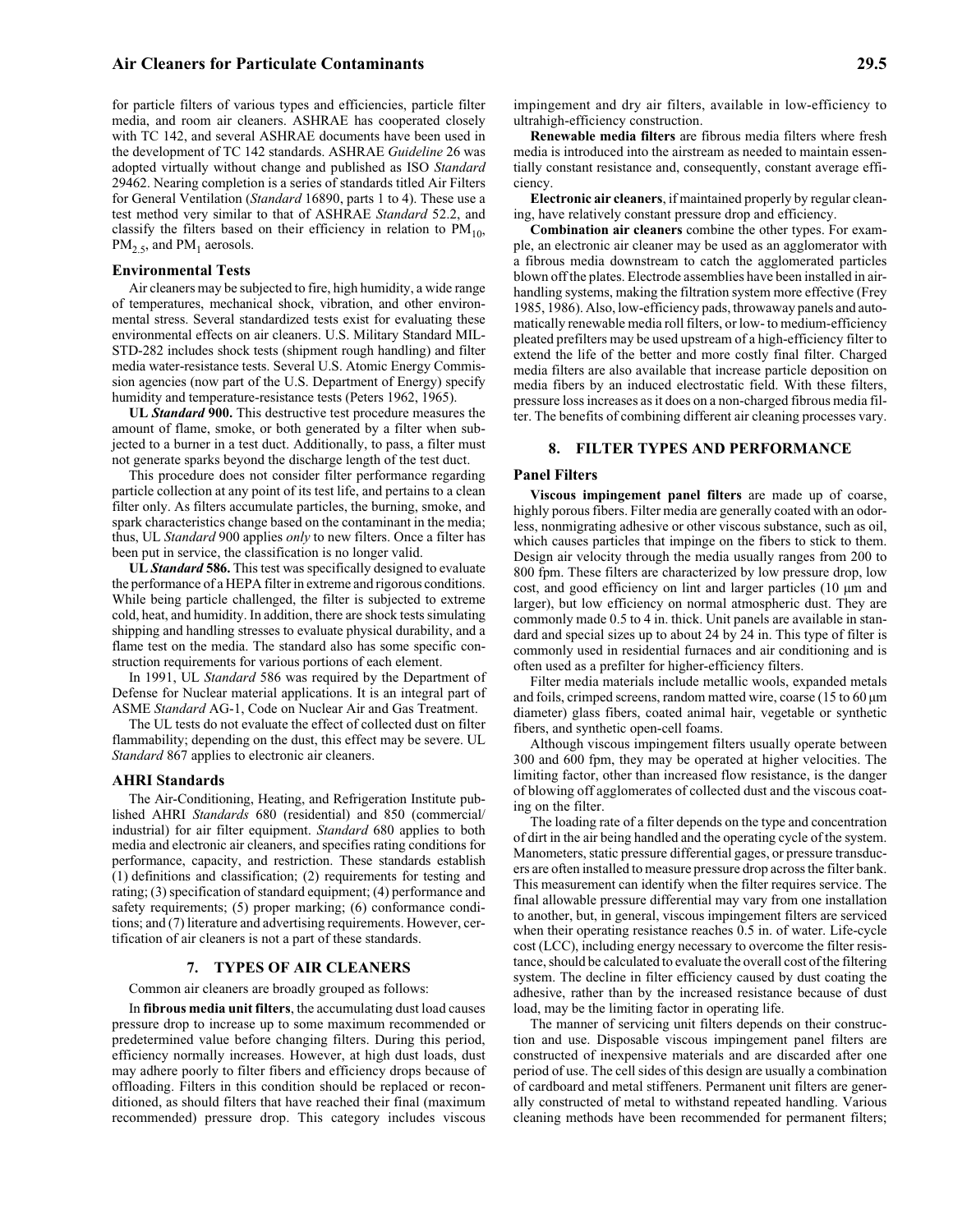the most widely used involves washing the filter with steam or water (frequently with detergent) and then recoating it with its recommended adhesive by dipping or spraying. Unit viscous filters are also sometimes arranged for in-place washing and recoating.

The adhesive used on a viscous impingement filter requires careful engineering. Filter efficiency and dust-holding capacity depend on the specific type and quantity of adhesive used; this information is an essential part of test data and filter specifications. Desirable adhesive characteristics, in addition to efficiency and dust-holding capacity, are (1) a low percentage of volatiles to prevent excessive evaporation; (2) viscosity that varies only slightly within the service temperature range; (3) the ability to inhibit growth of bacteria and mold spores; (4) high capillarity or ability to wet and retain dust particles; (5) high flash point and fire point; and (6) freedom from odorants or irritants.

Typical performance of viscous impingement unit filters operating within typical resistance limits is shown as MERV 1 through 6 in Table 3.

**Dry extended**-**surface filters** use media of random fiber mats or blankets of varying thicknesses, fiber sizes, and densities. Bonded glass fiber, cellulose fibers, wool felt, polymers, synthetics, and other materials have been used commercially. Media in these filters are frequently supported by a wire frame in the form of pockets, or V-shaped or radial pleats. In other designs, the media may be selfsupporting because of inherent rigidity or because airflow inflates it into extended form (e.g., bag filters). Pleating media provides a high ratio of media area to face area, thus allowing reasonable pressure drop and low media velocities.

In some designs, the filter media is replaceable and is held in position in permanent wire baskets. In most designs, the entire cell is discarded after it has accumulated its maximum dust load.

Efficiency is usually higher than that of panel filters, and the variety of media available makes it possible to furnish almost any degree of cleaning efficiency desired. The dust-holding capacities of modern dry filter media and filter configurations are generally higher than those of panel filters.

Using coarse prefilters upstream of extended-surface filters is sometimes justified economically by the longer life of the main filters. Economic considerations include the prefilter material cost, changeout labor, and increased fan power. Generally, prefilters should be considered only if they can substantially reduce the part of the dust that may plug the protected filter. A prefilter usually has an arrestance of at least 70% (MERV 3), but is commonly rated up to 92% (MERV 6). Temporary prefilters protecting higher-efficiency filters are worthwhile during construction to capture heavy loads of coarse dust. Filters of MERV 16 and greater should always be protected by prefilters. A single filter gage may be installed when a panel prefilter is placed adjacent to a final filter. Because the prefilter is frequently changed on a schedule, the final filter pressure drop can be read without the prefilter in place every time the prefilter is changed. For maximum accuracy and economy of prefilter use, two gages can be used. Some air filter housings are available with pressure taps between the pre- and final filter tracks to accommodate this arrangement.

Typical performance of some types of filters in this group, when operated within typical rated resistance limits and over the life of the filters, is shown as MERV 7 through 16 in Table 3.

Initial resistance of an extended-surface filter varies with the choice of media and filter geometry. Commercial designs typically have an initial resistance from 0.1 to 1.0 in. of water. It is customary to replace the media when the final resistance of 0.5 in. of water is reached for low-resistance units and 2.0 in. of water for the highestresistance units. Dry media providing higher orders of cleaning efficiency have a higher average resistance to airflow. The operating resistance of the fully dust-loaded filter must be considered in design, because that is the maximum resistance against which the

fan operates. Variable-air-volume and constant-air-volume system controls prevent abnormally high airflows or possible fan motor overloading from occurring when filters are clean.

Flat panel filters with media velocity equal to duct velocity are made only with the lowest-efficiency dry-type media (open-cell foams and textile denier nonwoven media). Initial resistance of this group, at rated airflow, is generally between 0.05 and 0.25 in. of water. They are usually operated to a final resistance of 0.50 to 0.70 in. of water.

In intermediate-efficiency extended-surface filters, the filter media area is much greater than the face area of the filter; hence, velocity through the filter media is substantially lower than the velocity approaching the filter face. Media velocities range from 6 to 90 fpm, although approach velocities run to 750 fpm. Depth in direction of airflow varies from 2 to 36 in.

Intermediate-efficiency filter media include (1) fine glass or synthetic fibers, from nanofiber to 10 µm in diameter, in mats up to 0.5 in. thick; (2) wet laid paper or thin nonwoven mats of fine glass fibers, cellulose, or cotton wadding; and (3) nonwoven mats of comparatively large-diameter fibers (more than 30 µm) in greater thicknesses (up to 2 in.).

**Electret filters** are composed of electrostatically charged fibers. The charges on the fibers augment collection of smaller particles by interception and diffusion (Brownian motion) with Coulomb forces caused by the charges. There are three types of these filters: resin wool, electret, and an electrostatically sprayed polymer. The charge on resin wool fibers is produced by friction during the carding process. During production of the electret, a corona discharge injects positive charges on one side of a thin polypropylene film and negative charges on the other side. These thin sheets are then shredded into fibers of rectangular cross section. The third process spins a liquid polymer into fibers in the presence of a strong electric field, which produces the charge separation. Efficiency of charged-fiber filters is determined by both the normal collection mechanisms of a media filter (related to fiber diameter) and the strong local electrostatic effects (related to the amount of electrostatic charge). The effects induce efficient preliminary loading of the filter to enhance the caking process. However, ultrafine-particle dust collected on the media can affect the efficiency of electret filters.

**Very high-efficiency dry filters**, **HEPA (high-efficiency particulate air) filters**, and **ULPA (ultralow-penetration air) filters** are made in an extended-surface configuration of deep space folds of submicrometre glass fiber paper. These filters operate at duct velocities from 250 to 500 fpm, with resistance rising from 0.5 to more than 2.0 in. of water over their service life. These filters are the standard for cleanroom, nuclear, and toxic particulate applications, and are increasingly used in numerous medical and pharmaceutical applications.

**Membrane filters** are used mainly for air sampling and specialized small-scale applications where their particular characteristics compensate for their fragility, high resistance, and high cost. They are available in many pore diameters and resistances and in flatsheet and pleated forms.

**Renewable**-**media filters** may be one of two types: (1) movingcurtain viscous impingement filters or (2) moving-curtain drymedia roll filter. Commonly described as **automatic roll filters**, these are typically lower on the efficiency scale.

In one viscous type, random-fiber (nonwoven) media is furnished in roll form. Fresh media is fed manually or automatically across the face of the filter, while the dirty media is rewound onto a roll at the bottom. When the roll is exhausted, the tail of the media is wound onto the take-up roll, and the entire roll is thrown away. A new roll is then installed, and the cycle repeats.

Moving-curtain filters may have the media automatically advanced by motor drives on command from a pressure switch, timer,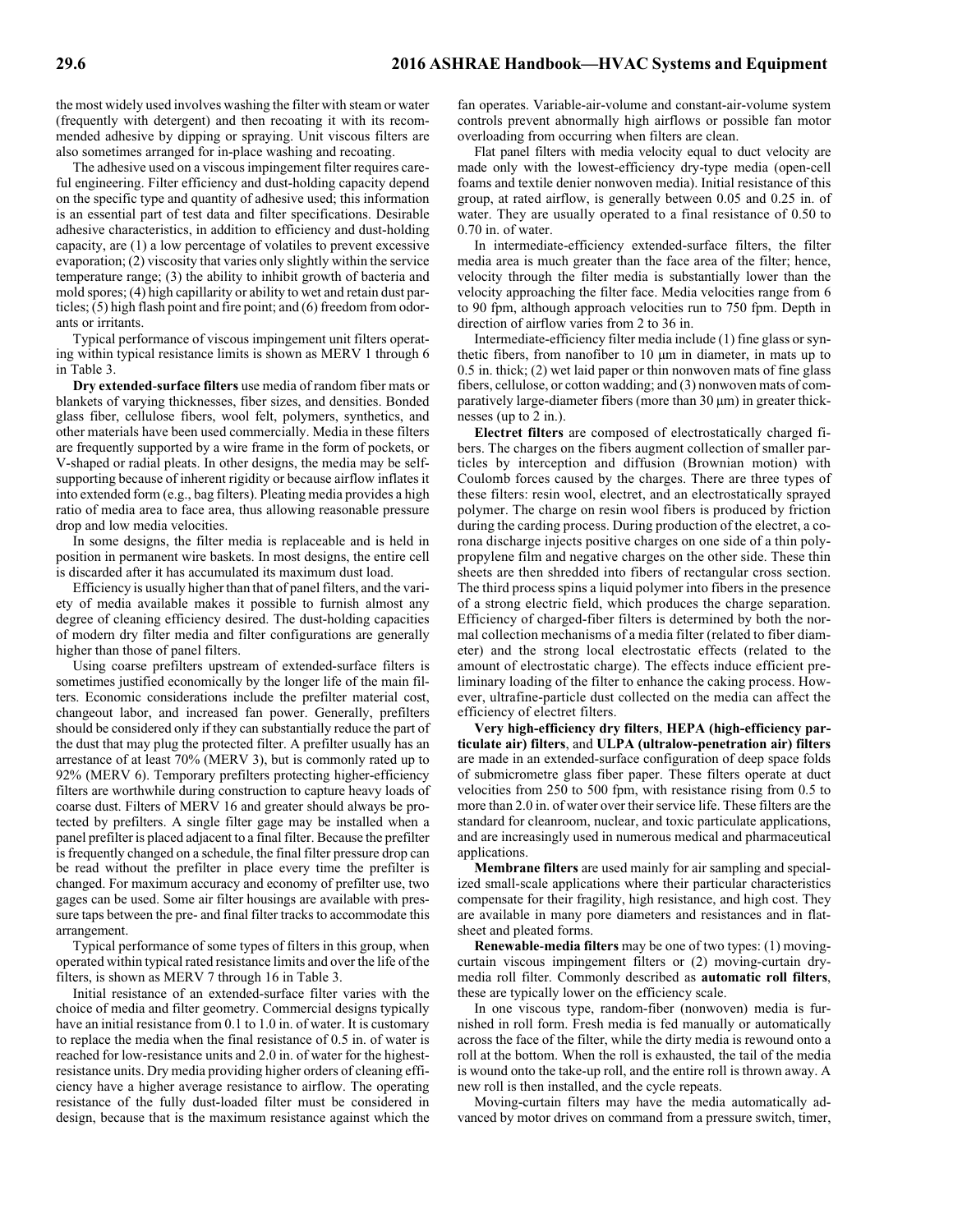| Table 2 Performance of Renewable Media Filters |
|------------------------------------------------|
| (Steady-State Values)                          |

| <b>Description</b>                                                               | <b>Type</b><br>of Media | <b>ASHRAE</b><br>Weight | <b>ASHRAE</b><br><b>Dust-Holding</b><br>Arrestance, % Capacity, $g/ft^2$ |
|----------------------------------------------------------------------------------|-------------------------|-------------------------|--------------------------------------------------------------------------|
| 20 to 40 $\mu$ m glass and<br>synthetic fibers.<br>2 to $2 \frac{1}{2}$ in thick | Viscous<br>impingement  | 70 to 82                | 60 to 180                                                                |
| Permanent metal media cells<br>or overlapping elements                           | Viscous<br>impingement  | 70 to 80                | $N/A$ (permanent<br>media)                                               |
| Coarse textile denier nonwo-<br>ven mat, $1/2$ to 1 in. thick                    | Dry                     | $60 \text{ to } 80$     | 15 to 70                                                                 |
| Fine textile denier nonwoven<br>mat, $1/2$ to 1 in. thick                        | Dry                     | 80 to 90                | $10 \text{ to } 50$                                                      |

or media light-transmission control. A pressure switch control measures the pressure drop across the media and switches on and off at chosen upper and lower set points. This saves media, but only if the static pressure probes are located properly and unaffected by modulating outdoor and return air dampers. Most pressure drop controls do not work well in practice. Timers and media light-transmission controls help avoid these problems; their duty cycles can usually be adjusted to provide satisfactory operation with acceptable media consumption.

Filters of this replaceable roll design generally have a signal indicating when the roll is nearly exhausted. At the same time, the drive motor is deenergized so that the filter cannot run out of media. Normal service requirements involve inserting a clean roll of media at the top of the filter and disposing of the loaded dirty roll. Automatic filters of this design are not, however, limited to the vertical position; horizontal arrangements are available for makeup air and airconditioning units. Adhesives must have qualities similar to those for panel viscous impingement filters, and they must withstand media compression and endure long storage.

The second type of automatic viscous impingement filter consists of linked metal mesh media panels installed on a traveling curtain that intermittently passes through an adhesive reservoir. In the reservoir, the panels give up their dust load and, at the same time, take on a new coating of adhesive. The panels thus form a continuous curtain that moves up one face and down the other face. The media curtain, continually cleaned and renewed with fresh adhesive, lasts the life of the filter mechanism. The precipitated captured dirt must be removed periodically from the adhesive reservoir. New installations of this type of filter are rare in North America, but are often found in Europe and Asia.

The resistance of both types of viscous impingement automatically renewable filters remains approximately constant as long as proper operation is maintained. A resistance of 0.4 to 0.5 in. of water at a face velocity of 500 fpm is typical of this class.

Special automatic dry filters are also available, designed for removing lint in textile mills, laundries, and dry-cleaning establishments and for collecting lint and ink mist in printing press rooms. The medium used is extremely thin and serves only as a base for the build-up of lint, which then acts as a filter medium. The dirt-laden media is discarded when the supply roll is used up.

Another form of filter designed specifically for dry lint removal consists of a moving curtain of wire screen, which is vacuum cleaned automatically at a position out of the airstream. Recovery of the collected lint is sometimes possible with these devices.

ASHRAE arrestance and dust-holding capacities for typical viscous impingement and dry renewable-media filters are listed in Table 2.

### **Electronic Air Cleaners**

Electronic air cleaners use an electrostatic charge to enhance filtration of particulate contaminants such as dust, smoke, and pollen.



**Fig. 1 Cross Section of Plate-Type Precipitator Air Cleaner**

The electrostatic charge can create higher efficiencies than mechanical means alone. Electronic air cleaners are available in many designs, but fall into two major categories: (1) electronic, plate-type precipitators and (2) electrically enhanced air filtration.

**Plate Precipitators.** Precipitators use electrostatic precipitation to remove and collect particulate contaminants on plates. The air cleaner has an ionization section and a collecting plate section.

In the ionization section, small-diameter wires with a positive direct current potential between 6 and 25 kV are suspended equidistant between grounded plates. The high voltage on the wires creates an ionizing field for charging particles. The positive ions created in the field flow across the airstream and strike and adhere to the particles, imparting a charge to them. The charged particles then pass into the collecting plate section.

The collecting plate section consists of a series of parallel plates equally spaced with a positive direct current voltage of 4 to 10 kV applied to alternate plates. Plates that are not charged are at ground potential. As the particles pass into this section, they are attracted to the plates by the electric field on the charges they carry; thus, they are removed from the airstream and collected by the plates. Particle retention is a combination of electrical and intermolecular adhesion forces and may be augmented by special oils or adhesives on the plates. Figure 1 shows a typical electronic air cleaner cell.

In lieu of positive direct current, a negative potential also functions on the same principle, but generates more ozone. With voltages of 4 to 25 kV (dc), safety measures are required. A typical arrangement makes the air cleaner inoperative when the doors are removed for cleaning the cells or servicing the power pack. Electronic air cleaners typically operate from a 120 or 240 V (ac) single-phase electrical service. The high voltage supplied to the air cleaner cells is normally created with solid-state power supplies. The electric power consumption ranges from 20 to 40 W per 1000 cfm of air cleaner capacity.

**Electrically Enhanced Air Filtration.** Electrically enhanced air cleaners incorporate an electrostatic field to charge contaminants before capture in a high-efficiency pleated filter. Advantages include high efficiency and reduced maintenance frequency. Figure 2 shows that the air cleaners consist of an ionizing section and a filtration section. The ionizing section has a prefilter to prevent large debris from entering the air filter and to focus the electrostatic field. The air is charged in a high-voltage ionizing section. In the ionization section, the ionizer is connected to a high-voltage power supply and the particulate is charged. The charged particles are collected in the media filter at earth ground potential.

**Maintenance.** Plate-type air cleaner cells must be cleaned periodically with detergent and hot water. Some designs incorporate automatic wash systems that clean the cells in place; in others, the cells are removed for cleaning. The frequency of cleaning (washing) the cell depends on the contaminant and the concentration. Industrial applications may require cleaning every 8 h, but a residential unit may only require cleaning every one to three months. The timing of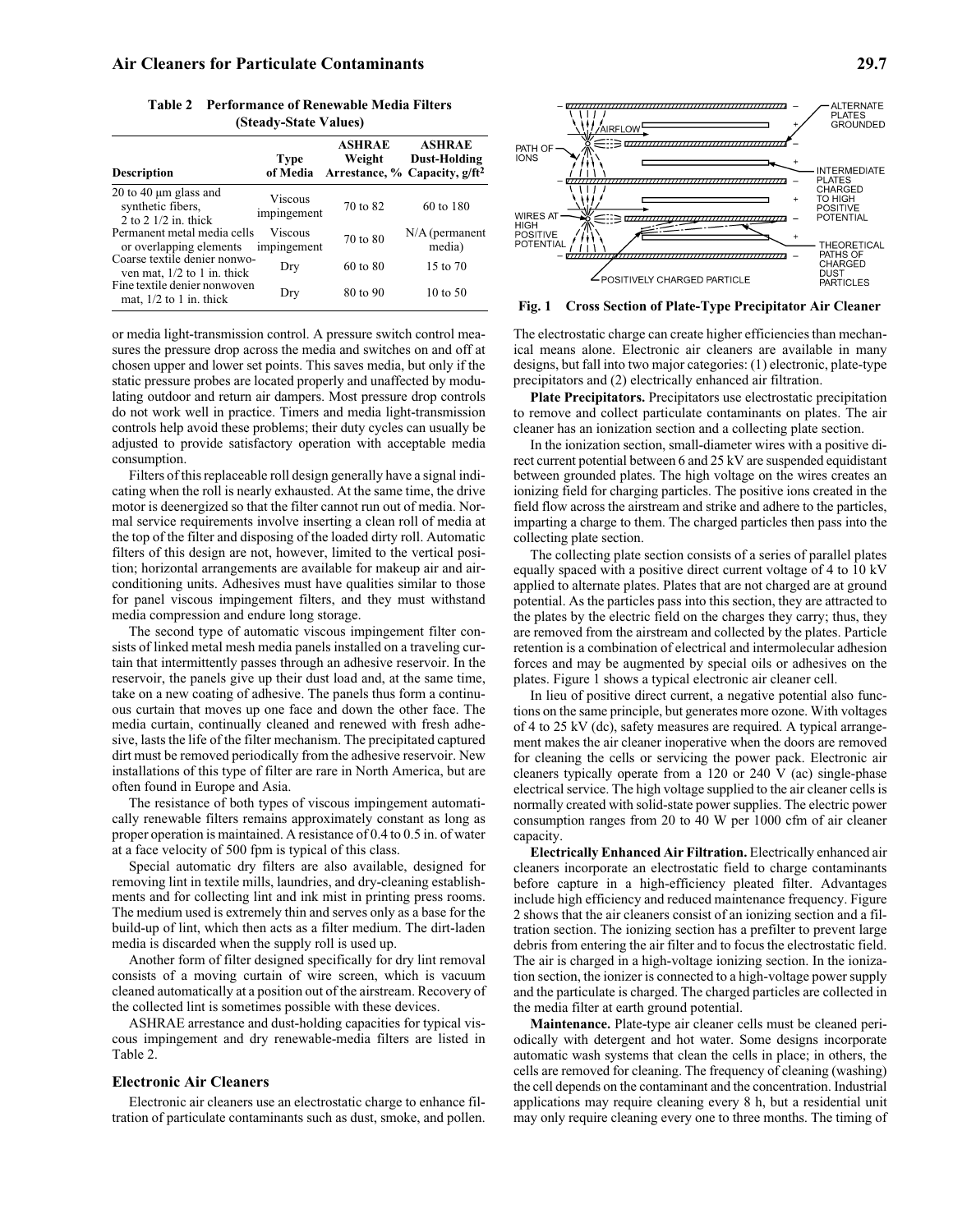

**Fig. 2 Electrically Enhanced Air Cleaner**

the cleaning schedule is important to keep the unit performing at peak efficiency. For some contaminants, special attention must be given to cleaning the ionizing wires.

The air cleaner must be maintained based on the recommendations of the manufacturer. Electrically enhanced air cleaners have a longer service life between maintenance than plate-type precipitators. Maintenance consists of replacing the filter and cleaning the ionizing section and prefilter.

**Performance.** Currently AHRI *Standard* 680 is the industryaccepted test method for electronic air cleaners. This test involves loading the filter with a dust that does not contain a conductive component and allows comparison to media filtration.

**Application.** As with most air filtration devices, duct approaches to and from the air cleaner housing should be arranged so that airflow is distributed uniformly over the face area. Panel prefilters should also be used to help distribute airflow and to trap large particles that might short out or cause excessive arcing in the high-voltage section of the air cleaner cell. Electronic air cleaner design parameters of air velocity, ionizer field strength, cell plate spacing, depth, and plate voltage must match the application requirements (e.g., contaminant type, particle size, volume of air, required efficiency). Many units are designed for installation into central heating and cooling systems for total air filtration. Other self-contained units are furnished complete with air movers for source control of contaminants in specific applications that need an independent air cleaner.

Optional features are often available for electronic air cleaners. Afterfilters such as roll filters collect particulates that agglomerate and blow off the cell plates. These are used mainly where heavy contaminant loading occurs and extension of the cleaning cycle is desired. Cell collector plates may be coated with special oils, adhesives, or detergents to improve both particle retention and particle removal during cleaning. High-efficiency dry extended-media area filters are also used as afterfilters in special designs. The electronic air cleaner used in this system improves the service life of the dry filter and collects small particles such as smoke.

A **negative ionizer** uses the principle of particle charging, but does not use a collecting section. Particles enter the ionizer of the unit, receive an electrical charge, and then migrate to a grounded surface closest to the travel path.

**Space Charge.** Particulates that pass through an ionizer and are charged, but not removed, carry the electrical charge into the space. If continued on a large scale, a space charge builds up, which tends to drive these charged particles to walls and interior surfaces. Thus, a low-efficiency electronic air cleaner used in areas of high ambient

dirt concentrations (or a malfunctioning unit), can blacken walls faster than if no cleaning device were used (Penney and Hewitt 1949; Sutton et al. 1964).

**Ozone.** All high-voltage devices can produce ozone, which is toxic and damaging not only to human lungs, but to paper, rubber, and other materials. When properly designed and maintained, an electronic air cleaner produces an ozone concentration that only reaches a fraction of the limit acceptable for continuous human exposure and is less than that prevalent in many American cities (EPA 1996). Continuous arcing and brush discharge in an electronic air cleaner may yield an ozone level that is annoying or mildly toxic; this is indicated by a strong ozone odor. Although the nose is sensitive to ozone, only actual measurement of the concentration can determine whether a hazardous condition exists.

Outdoor air can also be a source of indoor ozone. Weschler et al. (1989) found that ozone levels indoors closely tracked outdoor levels, despite ozone's reactions with HVAC interior surfaces. Indoor concentrations were typically 20 to 80% of outdoor concentrations depending on the ventilation rate. The U.S. Environmental Protection Agency (EPA) limits the maximum allowable exposure to ozone in outdoor air to 0.070 ppm averaged over 8 h (EPA 2015). ASHRAE *Standard* 62.1 requires ozone removal systems in buildings where the intake air concentration exceeds the EPA limit.

### **9. SELECTION AND MAINTENANCE**

<span id="page-7-0"></span>To evaluate filters and air cleaners properly for a particular application, consider the following factors:

- Types of contaminants present indoors and outdoors
- Sizes and concentrations of contaminants
- Air cleanliness levels required in the space
- Air filter efficiency needed to achieve cleanliness
- Space available to install and access equipment
- Life-cycle costing, including
	- Operating resistance to airflow (static pressure differential)
	- Disposal or cleaning requirements of spent filters
	- Initial cost of selected system
	- Cost of replacement filters or cleaning
	- Cost of warehousing filter stock and change-out labor

Savings (from reduced housekeeping expenses, protection of valuable property and equipment, dust-free environments for manufacturing processes, improved working conditions, and even health benefits) should be credited against the cost of installing and operating an adequate system. The capacity and physical size of the required unit may emphasize the need for low maintenance cost. Operating cost, predicted life, and efficiency are as important as initial cost because air cleaning is a continuing process.

Panel filters do not have efficiencies as high as can be expected from extended-surface filters, but their initial cost and upkeep are generally low. Compared to moving-curtain filters, panel filters of comparable efficiencies require more attention to maintain the resistance within reasonable limits. However, single-stage, face- or sideaccess, low- to medium-efficiency filters of MERV 6 to 10 from a 2 in. pleat to a 12 in. deep cube, bag, or deep pleated cartridge, require less space with lower initial cost, and have better efficiency. The bag and cartridges generally have a similar service life to that of a roll filter.

If efficiency of MERV 11 or higher is required, extended-surface filters or electronic air cleaners should be considered. The use of very fine glass fiber mats or other materials in extended-surface filters has made these available at the highest efficiency.

Initial cost of an extended-surface filter is lower than for an electronic unit, but higher than for a panel type. Operating and maintenance costs of some extended-surface filters may be higher than for panel types and electronic air cleaners, but efficiencies are always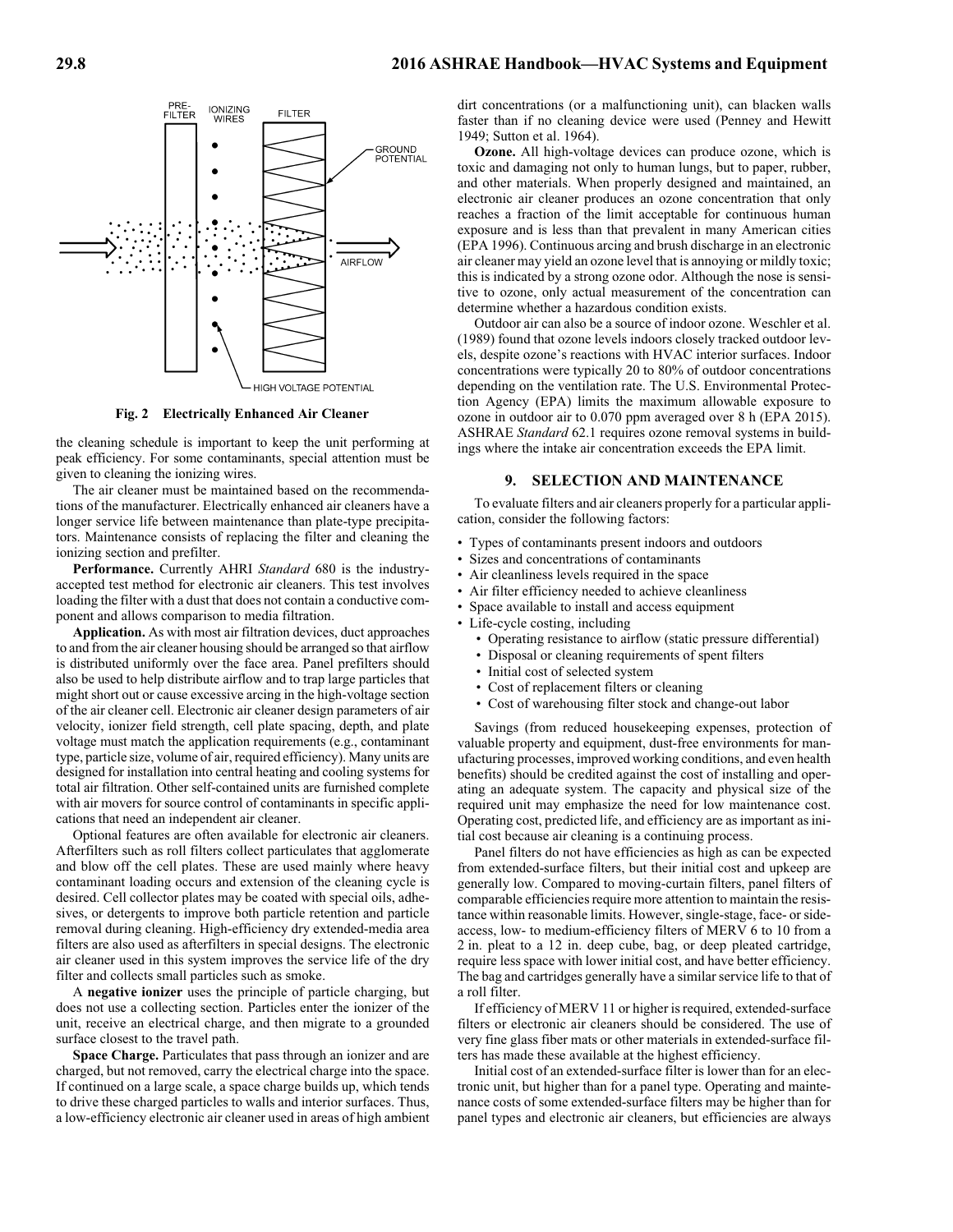

#### **Fig. 3 Typical Filter Locations for HVAC System**

|  | Table 3 Cross-Reference and Application Guidelines |  |  |
|--|----------------------------------------------------|--|--|
|--|----------------------------------------------------|--|--|

| <i>Standard</i> 52.2 Arrestance<br><b>MERV</b> | Value   | <b>Example Range of</b><br><b>Contaminants Controlled</b> | <b>Example Applications</b>                        | <b>Sample Air Cleaner Type(s)</b>                                                                                |
|------------------------------------------------|---------|-----------------------------------------------------------|----------------------------------------------------|------------------------------------------------------------------------------------------------------------------|
| E-1 Range                                      |         |                                                           |                                                    |                                                                                                                  |
| MERV <sub>16</sub>                             | N/A     | $0.3$ to 1.0 $\mu$ m size range:                          | Day surgery, general surgery, hospital general     | Box-style wet-laid or lofted fiberglass, box-                                                                    |
| MERV <sub>15</sub>                             | N/A     | bacteria, smoke (ETS), paint                              | ventilation, turbo equipment, compressors,         | style synthetic media, minipleated                                                                               |
| <b>MERV 14</b>                                 | N/A     | pigments, face powder, some                               | welding/soldering air cleaners, prefilters to      | synthetic or fiberglass paper, depths from 2                                                                     |
| MERV <sub>13</sub>                             | N/A     | virus, droplet nuclei, insecticide                        | HEPAs, LEED for existing (EB) and new (NC)         | to 12 in. Pocket filters of fiberglass or                                                                        |
|                                                |         | dusts, soldering fumes                                    | commercial buildings, smoking lounges              | synthetic media 12 to 36 in.                                                                                     |
| E-2 Range                                      |         |                                                           |                                                    |                                                                                                                  |
| MERV <sub>12</sub>                             | N/A     | 1.0 to 3.0 µm size range: milled                          | Food processing facilities, air separation plants, | Box-style wet-laid or lofted fiberglass, box-                                                                    |
| MERV <sub>11</sub>                             | N/A     | flour, lead dust, combustion                              | commercial buildings, better residential,          | style synthetic media, minipleated                                                                               |
| <b>MERV 10</b>                                 | N/A     | soot, Legionella, coal dust,                              | industrial air cleaning, prefiltration to higher-  | synthetic or fiberglass paper, depths from 2                                                                     |
| <b>MERV 9</b>                                  | N/A     | some bacteria, process grinding<br>dust                   | efficiency filters, schools, gymnasiums            | to 12 in. Pocket filters either rigid or<br>flexible in synthetic or fiberglass, depths<br>from $12$ to $36$ in. |
| E-3 Range                                      |         |                                                           |                                                    |                                                                                                                  |
| <b>MERV 8</b>                                  | N/A     | 3.0 to 10 µm size range: pollens,                         | General HVAC filtration, industrial equipment      | Wide range of pleated media, ring panels,                                                                        |
| <b>MERV7</b>                                   | N/A     | earth-origin dust, mold spores,                           | filtration, commercial property, schools,          | cubes, pockets in synthetic or fiberglass,                                                                       |
| MERV 6                                         | N/A     | cement dust, powdered milk,                               | prefilter to high-efficiency filters, paint booth  | disposable panels, depths from 1 to 24 in.                                                                       |
| <b>MERV 5</b>                                  | N/A     | snuff, hair spray mist                                    | intakes, electrical/phone equipment protection     |                                                                                                                  |
| <b>MERV4</b>                                   | $>70\%$ | Arrestance method                                         | Protection from blowing large particle dirt and    | Inertial separators                                                                                              |
| <b>MERV3</b>                                   | $>70\%$ |                                                           | debris, industrial environment ventilation air     |                                                                                                                  |
| MERV <sub>2</sub>                              | $>65\%$ |                                                           |                                                    |                                                                                                                  |
| <b>MERV1</b>                                   | $<65\%$ |                                                           |                                                    |                                                                                                                  |

*Note*: MERV for non-HEPA/ULPA filters also includes test airflow rate, but it is not shown here because it is of no significance for the purposes of this table.  $N/A$  = not applicable.

higher than for panel types; the cost/benefit ratio must be considered. Pressure drop of media-type filters is greater than that of electronic types, and slowly increases during their useful life. Advantages include the fact that no mechanical or electrical services are required. Choice should be based on both initial and operating costs (life-cycle costs), as well as on the degree of cleaning efficiency and maintenance requirements.

Although electronic air cleaners have higher initial and maintenance costs, they have high initial efficiencies in cleaning atmospheric air, largely because of their ability to remove fine particulate contaminants. System resistance remains unchanged as particles are collected, and efficiency is reduced until the resulting residue is removed from the collection plates to prepare the equipment for further duty. The manufacturer must supply information on maintenance or cleaning. Also, note that electronic air cleaners may not collect particles greater than 10 µm in diameter.

Figure 3 shows where filtration can be placed in an HVAC system. Each area indicates the point of potential need for particulate removal.

The typical contaminants listed in Table 3 appear in the general reporting group that removes the smallest known size of that specific contaminant. The order in which they are listed has no significance, and the list is not complete. The typical applications and typical air cleaners listed are intended to show where and what type of air cleaner could be and/or has been traditionally used. Traditional usage may not represent the optimum choice, so using the table as a selection guide is not appropriate when a specific performance requirement is needed. An air cleaner application specialist should then be consulted and manufacturers' performance curves should be reviewed.

Note that MERV 17 to 20, which were shown in early versions of ASHRAE *Standard* 52.2, were retracted because ASHRAE testing procedures do not cover these filter levels. Refer to the ISO or IEST classification system for these products (IEST 2007, 2009; ISO 2012).

Common sense and some knowledge of how air cleaners work help the user achieve satisfactory results. Air cleaner performance varies from the time it is first installed until the end of its service life. Generally, the longer a media-type filter is in service, the higher the efficiency. The accumulation of contaminants begins to close the porous openings, and, therefore, the filter is able to intercept smaller particles. However, there are exceptions that vary with different styles of media-type filters. Electronic air cleaners and charged-fiber media filters start at high efficiency when new (or after proper service, in the case of electronic air cleaners), but their efficiency decreases as contaminants accumulate. Some air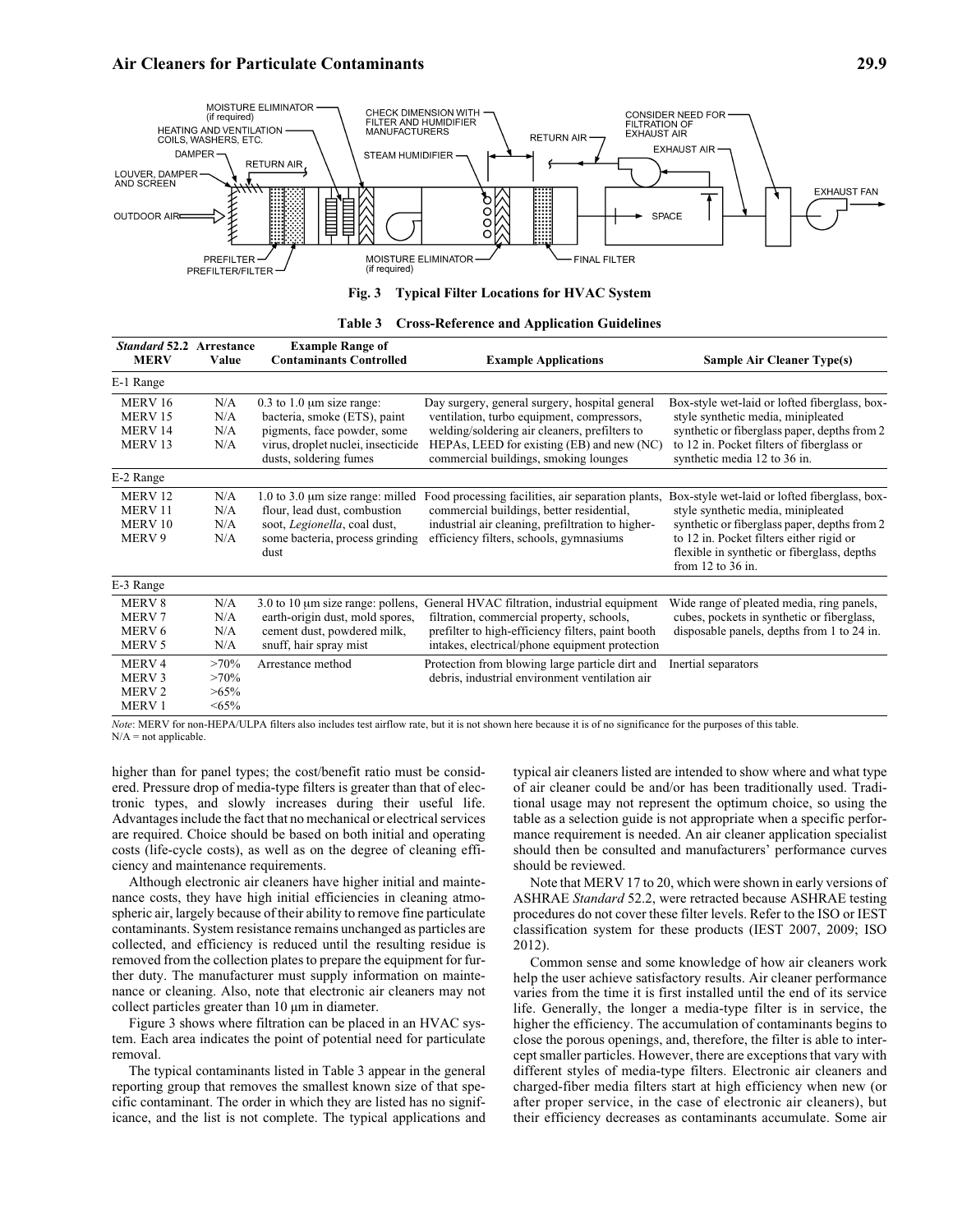cleaners, particularly low-efficiency devices, may begin to shed some collected contaminants after being in service. Testing with standardized synthetic loading dust attempts to predict this, but such testing rarely, if ever, duplicates the air cleaner's performance on atmospheric dust.

# **Residential Air Cleaners**

Panel air filters with a MERV of 1 to 4 used for residential applications may be of spun glass and only filter out the largest of particles. These filters may prevent damage to downstream equipment, but they do little to improve air quality in the residence. Offermann et al. (1992) described a series of tests used to rate residential air cleaners. The tests were run in a test house with environmental tobacco smoke (ETS) as the test particulate (mass mean diameter =  $0.5 \, \mu m$ ). The typical residential air filter is not effective on these very small respirable-sized particles. To remove particles effectively in the 0.5 µm range, use 1 in. pleated filters or extended-surface filters with a 4 to 6 in. pleat depth. Extended-surface pleated filters often have a higher dust-holding capacity and lower static pressure than equivalent-efficiency 1 in. filters.

### **VAV Systems**

ASHRAE *Standard* 52.1 tests on numerous different media-type air cleaners under both constant and variable airflow showed no significant performance differences under different flow conditions, and the air cleaners were not damaged by VAV flow. Lowefficiency air cleaners did show substantial reentrainment for both constant and VAV flow (Rivers and Murphy 2000).

#### **Antimicrobial Treatment of Filter Media**

Several varieties and all efficiencies of filters have been treated with antimicrobial additives. The key performance goal is to reduce the growth of microbial organisms in filter components (e.g., the media itself, separators in high-efficiency minipleats, framing components). The intent is not to make the air clean and free of viable microbes, but rather to prevent filter components from becoming the microbial reservoir.

An ASHRAE-funded research project tested low-efficiency filters for microbial reduction at both initial and loaded efficiencies (Foarde et al. 2000). Under normal use, fibrous air cleaners were found to be unlikely to become a source of microbial contamination to the space, and antimicrobial treatment usually did not increase the filtration efficiency for bioaerosols. In the United States, EPA guidelines must be met for the antimicrobial product to be used in air filters.

# **10. AIR CLEANER INSTALLATION**

<span id="page-9-0"></span>Many air cleaners are available in units of convenient size for manual installation, cleaning, and replacement. A typical unit filter may be a 20 to 24 in. square or rectangle, from 1 to 40 in. in depth, and of either the dry or viscous impingement type. In large systems, the frames in which these units are installed are bolted or riveted together to form a filter bank. Automatic filters are constructed in sections offering several choices of width up to 70 ft and generally range in height from 40 to 200 in., in 4 to 6 in. increments. Several sections may be bolted together to form a filter bank.

Several manufacturers provide side-loading access filter sections for various types of filters. Filters are changed from outside the duct, making service areas in the duct unnecessary, thus saving cost and space.

Of course, in-service efficiency of an air filter is sharply reduced if air leaks through the bypass dampers or poorly designed filterholding frames. The higher the filter efficiency, the more careful attention must be paid to the rigidity and sealing effectiveness of the frame. In addition, high-efficiency filters must be handled and installed with care. The National Air Filtration Association (NAFA 2006) suggests some precautions needed for HEPA filters.

Air cleaners may be installed in the outdoor-air intake ducts of buildings and residences and in the recirculation and bypass air ducts; however, the prefilters (in a two- or three-stage system) should be placed upstream of heating or cooling coils and other airconditioning equipment in the system to protect that equipment from dust. Dust captured in an outdoor-air intake duct is likely to be mostly greasy particles, whereas lint may predominate in dust from within the building.

Where high-efficiency filters protect critical areas such as cleanrooms, it is important that filters be installed as close to the room as possible to prevent pickup of particles between the filters and the outlet. The ultimate is the unidirectional flow room, in which the entire ceiling or one entire wall becomes the final filter bank.

Published performance data for all air filters are based on straight-through unrestricted airflow. Filters should be installed so that the face area is at right angles to the airflow whenever possible. Eddy currents and dead air spaces should be avoided; air should be distributed uniformly over the entire filter surface using baffles, diffusers, or air blenders, if necessary. Filters are sometimes damaged if higher-than-normal air velocities impinge directly on the face of the filter.

Failure of air filter installations to give satisfactory results can, in most cases, be traced to faulty installation, improper maintenance, or both. The most important requirements of a satisfactory and efficiently operating air filter installation are as follows:

- The filter must be of ample capacity for the amount of air and dust load it is expected to handle. An overload of 10 to 15% is regarded as the maximum allowable. When air volume is subject to future increase, a larger filter bank should be installed initially.
- The filter must be suited to the operating conditions, such as degree of air cleanliness required, amount of dust in the entering air, type of duty, allowable pressure drop, operating temperature, and maintenance facilities.

The following recommendations apply to filters installed with central fan systems:

- Duct connections to and from the filter should change size or shape gradually to ensure even air distribution over the entire filter area.
- Locate the filter far enough from the fan to prevent or reduce reentrainment of particles, especially during start/stop cycles.
- Provide sufficient space in front of (upstream) or behind (downstream of) the filter, or both, depending on its type, to make it accessible for inspection and service. A distance of 20 to 40 in. is required, depending on the filter chosen.
- Provide conveniently sized access doors to the filter service areas.
- All doors on the clean-air side should be gasketed to prevent infiltration of unclean air. All connections and seams of the sheetmetal ducts on the clean-air side should be airtight. The filter bank must be caulked to prevent bypass of unfiltered air, especially when high-efficiency filters are used.
- Install lights in the plenum in front of and behind the air filter bank.
- Filters installed close to an air inlet should be protected from the weather by suitable louvers or inlet hood. In areas with extreme rainfall or where water can drip over or bounce (travel) up in front of the inlet, use drainable track moisture separator sections upstream of the first filter bank. Place a large-mesh wire bird screen in front of the louvers or in the hood.
- Filters, other than electronic air cleaners, should have permanent indicators (airflow resistance gage) to give notice when the filter reaches its final pressure drop or is exhausted, as with automatic roll media filters.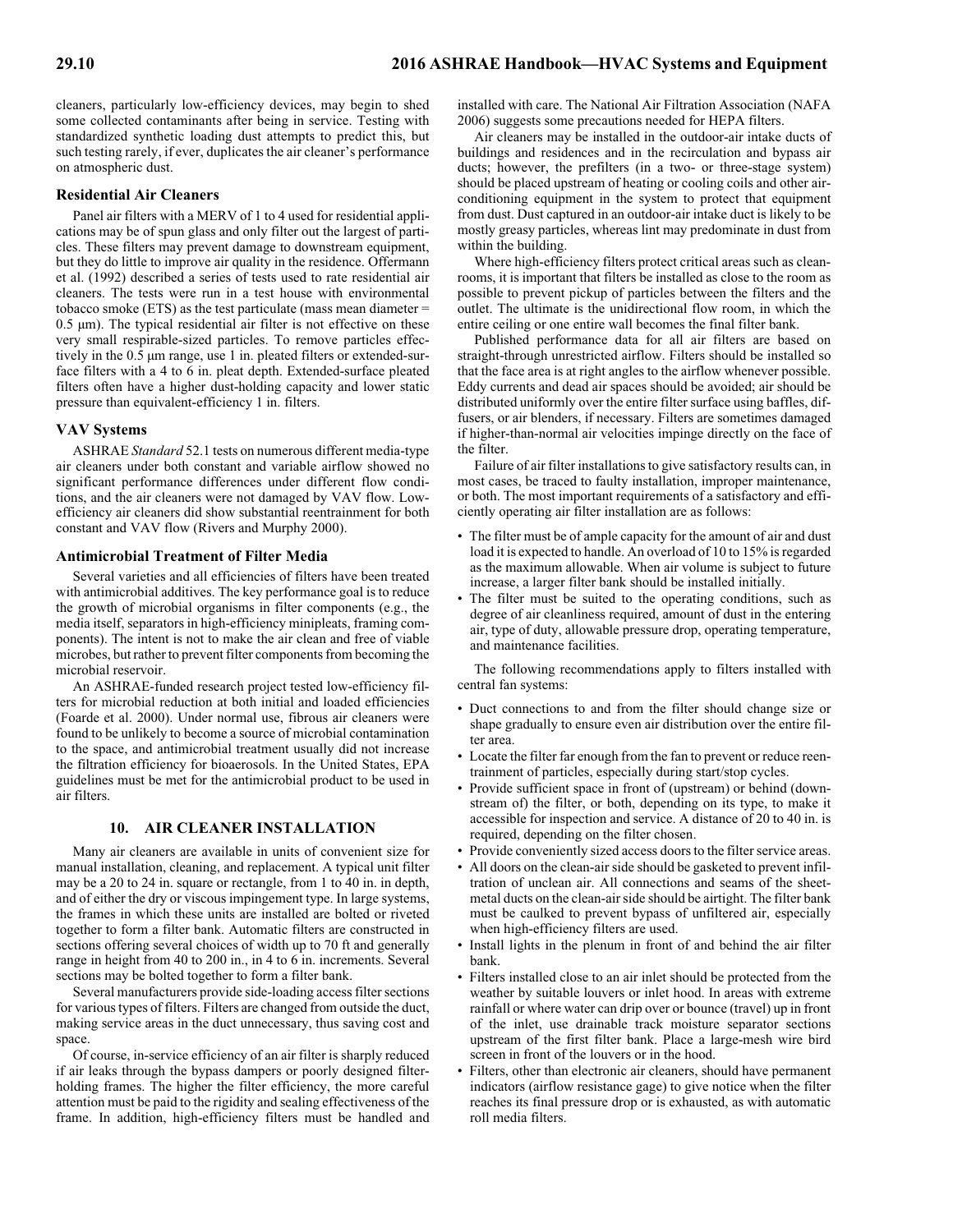• Electronic air cleaners should have an indicator or alarm to indicate when high voltage is off or shorted out.

### **11. SAFETY CONSIDERATIONS**

<span id="page-10-0"></span>Safety ordinances should be investigated when the installation of an air cleaner is contemplated. Combustible filtering media may not be allowed by some local regulations. Combustion of dust and lint on filtering media is possible, although the media itself may not burn. This may cause a substantial increase in filter combustibility. Smoke detectors and fire sprinkler systems should be considered for filter bank locations. In some cases, depending on the contaminant, hazardous material procedures must be followed during removal and disposal of the used filter. Bag-in/bag-out (BI/BO) filter housings should be seriously considered in those cases.

Many air filters are efficient collectors of bioaerosols. When provided moisture and nutrients, the microorganisms can multiply and may become a health hazard for maintenance personnel. Moisture in filters can be minimized by preventing (1) entrance of rain, snow, and fog; (2) carryover of water droplets from coils, drain pans, and humidifiers; and (3) prolonged exposure to elevated humidity. Changing or cleaning filters regularly is important for controlling microbial growth. Good health-safety practices for personnel handling dirty filters include using face masks and safety glasses, thorough washing upon completion of the work, and placing used filters in plastic bags or other containers for safe disposal.

#### **REFERENCES**

- AHRI. 2009. Performance rating residential air filter equipment. *Standard* 680-2009. Air-Conditioning and Refrigeration Institute, Arlington, VA.
- AHRI. 2004. Performance rating of commercial and industrial air filter equipment. *Standard* 850-2004. Air-Conditioning and Refrigeration Institute, Arlington, VA.
- ASHRAE. 2008. Guideline for field testing of general ventilation devices and systems for removal efficiency in-situ by particle size and resistance to flow. *Guideline 2*6-2008.
- ASHRAE. 1992. Gravimetric and dust-spot procedures for testing air-cleaning devices used in general ventilation for removing particulate matter. ANSI/ASHRAE *Standard* 52.1-1992.
- ASHRAE. 2012. Method of testing general ventilation air-cleaning devices for removal efficiency by particle size. ANSI/ASHRAE *Standard* 52.2- 2012.
- ASME. 2012. Code on nuclear air and gas treatment. *Standard* AG-1. American Society of Mechanical Engineers, New York.
- CEN. 2012. Particulate air filters for general ventilation—Determination of the filtration performance. *Standard* EN 779. Comité Européen de Normalisation, Brussels.
- CEN. 2009. High efficiency air filters (EPA, HEPA and ULPA)—Part 1: Classification, performance testing, marking; Part 2: Aerosol production, measuring equipment, particle counting statistics; Part 3: Testing flat sheet filter media; Part 4: Determining leakage of filter elements (Scan method); Part 5: Determining the efficiency of filter elements. *Standard* EN 1822. Comité Européen de Normalisation, Brussels.
- Dill, R.S. 1938. A test method for air filters. *ASHRAE Transactions* 44:379.
- EPA. 1996. *National air quality and emissions trends reports*. EPA 454/ R-96-005. U.S. Environmental Protection Agency, Office of Air Quality Planning and Standards, Research Triangle Park, NC.
- EPA. 2015. *National ambient air quality standards (NAAQS)*. Environmental Protection Agency, Washington, D.C. Available at www3.epa.gov/ttn /naaqs/criteria.html.
- Eurovent. 1996. Method of testing air filters used in general ventilation for determination of fractional efficiency. *Document* 4/9. Eurovent, Brussels. Available at www.eurovent-association.eu/fic\_bdd/document\_en \_fichier\_pdf/eurovent-4.9.pdf.
- Eurovent. 2005. In sit determination of fractional efficiency of general ventilation filters. *Document* 4/10. Eurovent, Brussels. Available at www .eurovent-association.eu/fic\_bdd/document\_en\_fichier\_pdf/eurovent-4 .10.pdf.
- Federal Register. 2013. *National Ambient Air Quality Standards for Particulate Matter; Final Rule*. 40 CFR Parts 50, 51, 52, 53, and 58. Federal Register 78: 3086-3287.
- Foarde, K.K., J.T. Hanley, and A.C. Veeck. 2000. Efficacy of antimicrobial filter treatments. *ASHRAE Journal* 42(12):52.
- Frey, A.H. 1985. Modification of aerosol size distribution by complex electric fields. *Bulletin of Environmental Contamination and Toxicology* 34:850-857.
- Frey, A.H. 1986. The influence of electrostatics on aerosol deposition. *ASHRAE Transactions* 92(1B):55-64.
- IEST. 2007. *Testing ULPA filters.* IES RP-CC 007.2. Institute of Environmental Sciences and Technology, Mount Prospect, IL.
- IEST. 2009. *HEPA and ULPA filters*. IES RP-CC 001.5. Institute of Environmental Sciences and Technology, Mount Prospect, IL.
- James, A.C., W. Stahlhofen, G. Rudolf, M.J. Egan, W. Nixon, P. Gehr, and J.K. Briant. 1991. The respirator tract deposition model proposed by the ICRP task group. *Radiation Protection Dosimetry* 38:159-165.
- ISO. 1997. Road vehicles—Test dust for filter evaluation. *Standard* 12103: 1997. International Organization for Standardization, Geneva.
- ISO. 2012. Field testing of general ventilation filtration devices and systems for in situ removal efficiency by particle size and resistance to airflow. *Standard* 29462. International Organization for Standardization, Geneva.
- ISO. (In development.) Air filters for general ventilation. ISO/DIN *Standard* 16890. International Organization for Standardization, Geneva, and German Institute for Standardization, Berlin.
- McCrone, W.C., R.G. Draftz, and J.G. Delley. 1967. *The particle atlas.* Ann Arbor Science, Ann Arbor, MI.
- NAFA. 2006. *Installation, operation and maintenance of air filtration systems*, 2nd ed. National Air Filtration Association, Washington, D.C.
- NIOSH/MSHA. 1977. *U.S. Federal mine safety and health act of 1977*, Title 30 CFR Parts 11, 70. National Institute for Occupational Safety and Health, Columbus, OH, and Mine Safety and Health Administration, Department of Labor, Washington, D.C.
- Nutting, A., and R.F. Logsdon. 1953. New air filter code. *Heating, Piping and Air Conditioning* (June):77.
- Offermann, F.J., S.A. Loiselle, and R.G. Sextro. 1992. Performance of air cleaners in a residential forced air system. *ASHRAE Journal* 34(7):51-57.
- Penney, G.W., and G.W. Hewitt. 1949. Electrically charged dust in rooms. *AIEE Transactions* (68):276-282.
- Peters, A.H. 1962. *Application of moisture separators and particulate filters in reactor containment*. USAEC-DP812. U.S. Department of Energy, Washington, D.C.
- Peters, A.H. 1965. *Minimal specification for the fire-resistant highefficiency filter unit*. USAEC Health and Safety Information (212). U.S. Department of Energy, Washington, D.C.
- Phalen, R.F., R.G. Cuddihy, G.I. Fisher, O.R. Moss, R.B. Schlesinger, D.L. Swift, and H.-C. Yeh. 1991. Main features of the proposed NCRP respiratory tract model. *Radiation Protection Dosimetry* 38:179-184.
- Rivers, R.D., and D.J. Murphy. 2000. Air filter performance under variable air volume conditions. *ASHRAE Transactions* 106(2).
- Sutton, D.J., H.A. Cloud, P.E. McNall, Jr., K.M. Nodolf, and S.H. McIver. 1964. Performance and application of electronic air cleaners in occupied spaces. *ASHRAE Journal* 6(6):55.
- UL. 2009. High efficiency, particulate, air filter units. ANSI/UL *Standard* 586-2009. Underwriters Laboratories, Inc., Northbrook, IL.
- UL. 2000. Electrostatic air cleaners. ANSI/UL *Standard* 867-2000. Underwriters Laboratories, Inc., Northbrook, IL.
- UL. 2004. Air filter units. ANSI/UL *Standard* 900-2004. Underwriters Laboratories, Inc., Northbrook, IL.
- U.S. Army. 1965. Instruction manual for the installation, operation, and maintenance of penetrometer, filter testing, DOP, Q107. *Document* 136- 300-175A. Edgewood Arsenal, MD.
- U.S. Navy. 1956. DOP—Smoke penetration and air resistance of filters. Military *Standard* MIL-STD-282. Department of Navy, Defense Printing Service, Philadelphia, PA.
- Weschler, C.J., H.C. Shields, and D.V. Noik. 1989. Indoor ozone exposures. *Journal of the Air Pollution Control Association* 39(12):1562.
- Wheeler, A.E. 1994. Better filtration for healthier buildings. *ASHRAE Journal* 36(6):62-69.
- Whitby, K.T., A.B. Algren, and R.C. Jordan. 1956. The dust spot method of evaluating air cleaners. *Heating, Piping and Air Conditioning* (December):151.